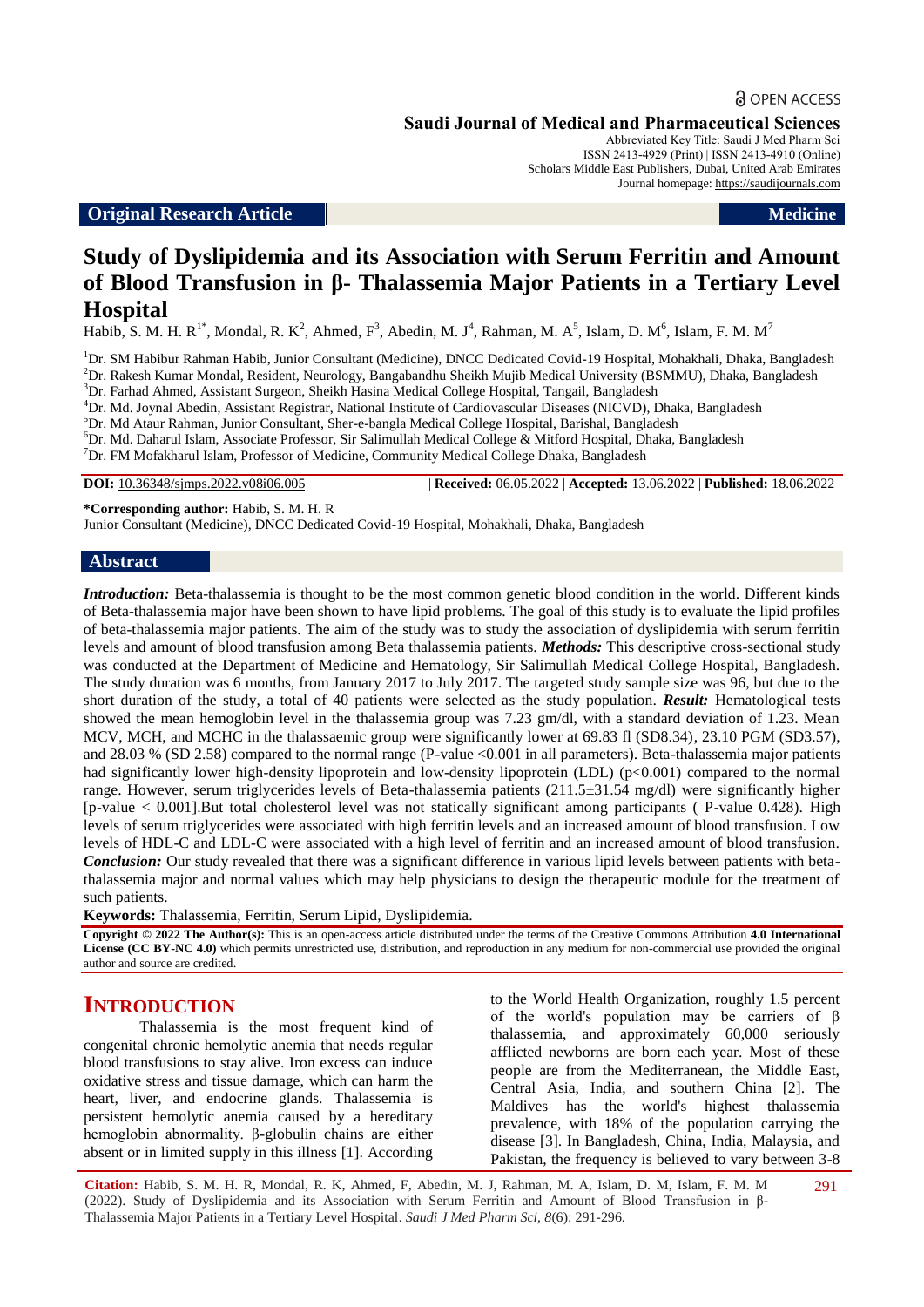percent [2]. People in Northern Europe and Africa have likewise reported a very low incidence [4]. Through frequent blood transfusions and increased iron absorption from the gastrointestinal system, patients with -thalassemia major are in danger of iron overloading in numerous organs. Iron excess can harm the heart, liver, and endocrine glands in particular. It has been shown that circulating low-density Lipoprotein-C (LDL-C) in thalassemia patients undergoes significant oxidative alteration, which might constitute a pathogenic event. The generation of free radicals is higher in patients with iron excess. Many scientific shreds of evidence have emerged in recent years demonstrating the negative impact of aberrant blood lipid levels, such as total cholesterol and other lipids and lipoproteins, on atherosclerotic disease [5]. It should be noted at this point that various other lifestylerelated variables, such as glucose intolerance, blood pressure levels, dietary habits, and smoking behaviors, may impact the association between blood lipids and atherosclerosis [6]. Severe iron overload and oxidative stress are the main causes of hypercholesterolemia in thalassemia major [7, 8]. The low levels of TC, HDL-C, LDL-C, and TG in -thalassemia are due to significant liver damage. Furthermore, severe chronic liver disease is characterized by low total and LDL cholesterol levels, as well as a reduction in HDL cholesterol [9]. In our nation, no investigation on the lipid status of thalassemia patients has been conducted. The goal of this study was to look at blood lipid levels in individuals with -thalassemia major, which might assist physicians in better assessing cardiovascular risk factors in these patients and building a therapy module for these patients in Bangladesh. It will also be beneficial to be aware of these findings in order to avoid needless testing in patients with beta-thalassemia major.

### **OBJECTIVE**

### **General Objective**

- To study the association of serum ferritin and dyslipidemia among β-thalassemia major patients
- To study the association between blood transfusion amount and dyslipidemia among βthalassemia major patients

# **METHODS**

This descriptive cross-sectional study was conducted at the Department of Medicine and Hematology, Sir Salimullah Medical College Hospital, Bangladesh. The study duration was 6 months, from January 2017 to July 2017. The targeted study sample size was 96, but due to the short duration of the study, a total of 40 patients were selected as the study

population. Patients were selected from those who had β-thalassemia major attending the study hospital during the study period. Informed written consent was obtained from each participant prior to admission to the study, and strict confidentiality was maintained for patient information. Patients were informed of their right to withdraw from the study any time they wanted. Data collection was conducted using a pre-designed questionnaire. After data collection, data entry, processing, and analysis were performed using appropriate statistics.

#### **Inclusion Criteria**

- Patients suffering from β-thalassemia major.
- Age >12 years
- Patients who had given consent to participate in the study.

#### **Exclusion Criteria**

- $\triangleleft$  Age  $\leq$ 12 years
- Unable to answer the criteria question.
- Exclude those affected with other chronic diseases etc.

# **RESULTS**

| Table 1: Social-demographic characteristics of the |                       |  |  |
|----------------------------------------------------|-----------------------|--|--|
|                                                    | participants $(n=40)$ |  |  |

| <b>Variable</b>                      | <b>Frequency</b> | Percentage |  |  |  |  |  |
|--------------------------------------|------------------|------------|--|--|--|--|--|
| Age                                  |                  |            |  |  |  |  |  |
| $\leq$ 15                            | 9                | 22.50%     |  |  |  |  |  |
| 16-20                                | 15               | 37.50%     |  |  |  |  |  |
| $21 - 25$                            | 9                | 22.50%     |  |  |  |  |  |
| 26-30                                | 4                | 10.00%     |  |  |  |  |  |
| >30                                  | 3                | 7.50%      |  |  |  |  |  |
| Gender                               |                  |            |  |  |  |  |  |
| Male                                 | 22               | 55.00%     |  |  |  |  |  |
| <b>Female</b>                        | 18               | 45.00%     |  |  |  |  |  |
| Consanguinity                        |                  |            |  |  |  |  |  |
| <b>Present</b>                       | 10               | 25.00%     |  |  |  |  |  |
| <b>Absent</b>                        | 30               | 75.00%     |  |  |  |  |  |
| <b>Family History of Thalassemia</b> |                  |            |  |  |  |  |  |
| <b>Present</b>                       | 35               | 87.50%     |  |  |  |  |  |
| Absent                               | 5                | 12.50%     |  |  |  |  |  |

Among the participants, 37.50% of the participants were between the age range of 16-20 years, while 22.50% were under 16 years of age, and another 22.50% were between the age of 21-25 years. In total, 82.5% of the participants were under 26 years of age among the present study participants. 55% were male and 45% were female. Consanguinity was observed in 25% of the cases, but a family history of thalassemia was present among 87.50% of the participants.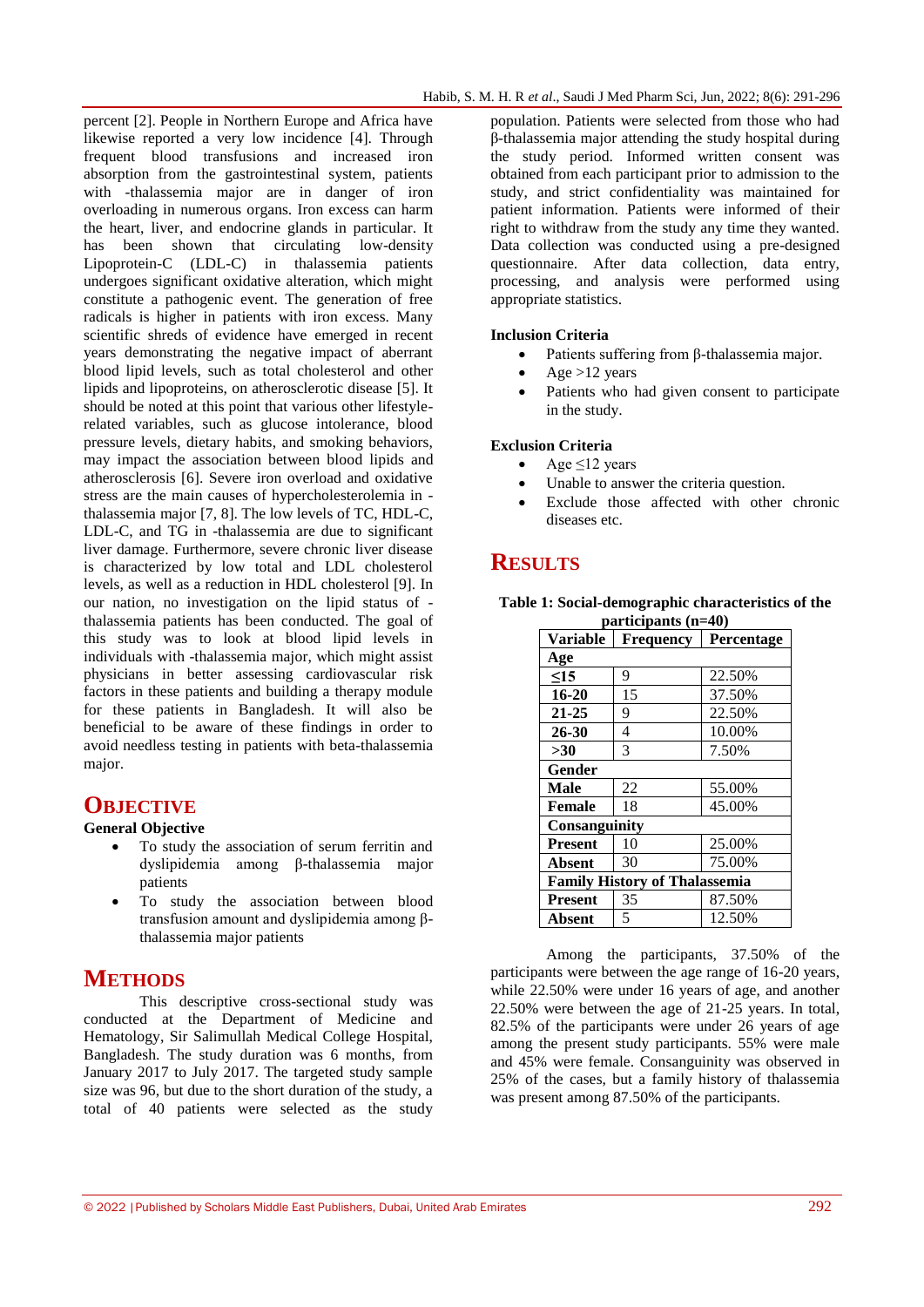

**Figure 1: Incidence of clinical comorbidities among the participants (n=40)**

Anemia and jaundice were present in all 100% of the participants. Hepatomegaly was observed in 85% of the participants. Splenomegaly was observed in

87.50% of the participants, while the remaining 12.50% had a splenectomy.

| <b>Haematological Parameters</b> | <b>Thalassemic Group</b><br>$(n=40)$ |      | <b>P-value</b> |
|----------------------------------|--------------------------------------|------|----------------|
|                                  | Mean                                 | SD   |                |
| Haemoglobin (gm/dl)              | 7.23                                 | 1.23 | 0.001          |
| MCV(f)                           | 69.83                                | 8.34 | 0.001          |
| $MCH$ (pg)                       | 23.1                                 | 3.57 | 0.001          |
| $MCHC$ $(\%)$                    | 28.03                                | 2.58 | 0.001          |

# **Table 2: Haematological parameters of the study population (n=40)**

The mean hemoglobin level in the thalassemia group was 7.23 gm/dl with a standard deviation of 1.23. Mean MCV, MCH, and MCHC levels were lower than

the normal range. All of these parameters were statistically significant.

|  |  |  | Table 3: Serum Lipid (mean±SD) levels Among participants (n=40) |  |  |
|--|--|--|-----------------------------------------------------------------|--|--|
|--|--|--|-----------------------------------------------------------------|--|--|

| Parameters (mg/dl)       | $Mean \pm SD$    | <b>P-value</b> |
|--------------------------|------------------|----------------|
| <b>Total cholesterol</b> | $171.82 + 21.49$ | 0.486          |
| <b>Triglyceride</b>      | $211.5+31.54$    | < 0.01         |
| HDL-C                    | $35.63 + 5.43$   | < 0.01         |
| LDL-C                    | $73.05 \pm 8.75$ | < 001          |

Beta-Thalassemia major patients had significantly lower High–density lipoprotein cholesterol (HDL-C) and low–density lipoprotein cholesterol (LDL-C) compared to the normal range. However, Mean  $\pm$  SD serum triglyceride levels were significantly higher compared to the normal range among the participants. Total cholesterol levels were within the normal range and were not statistically significant.

| Table 4: Serum ferritin level among participants (n=40) |  |
|---------------------------------------------------------|--|
|                                                         |  |

| Serum ferritin level<br>(ng/ml) | <b>Frequency</b> | <b>Percentage</b> |
|---------------------------------|------------------|-------------------|
| <1000                           |                  | 12.50%            |
| 1000-2000                       | 26               | 65.00%            |
| >2000                           | q                | 22.50%            |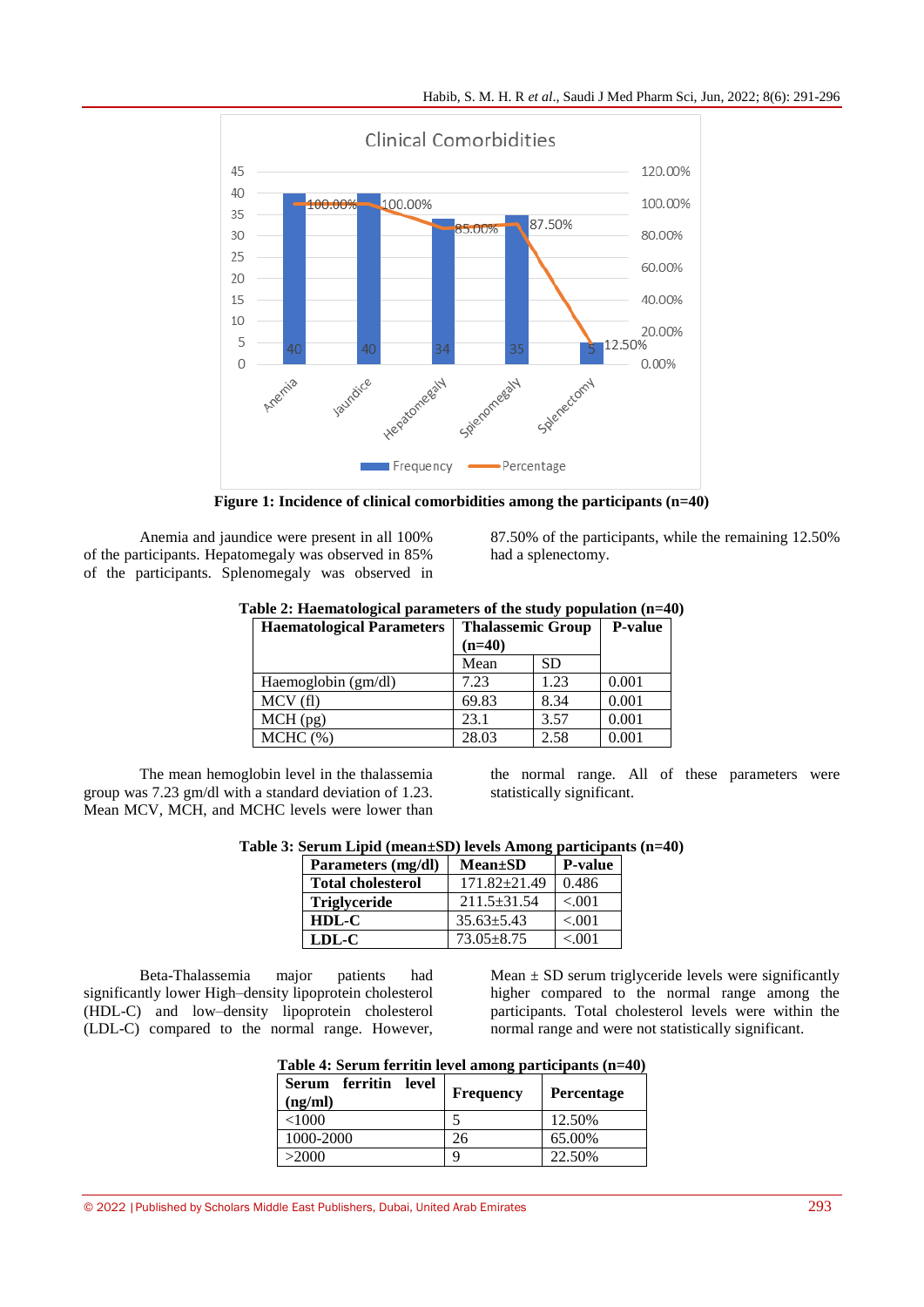Among the participants, serum ferritin levels were higher than normal in all patients. The majority (65%) had serum ferritin levels between 1000-2000 ng/ml, while 22.50% had serum ferritin levels higher than 2000 ng/ml and 12.50% had serum ferritin levels under 1000 ng/ml.

|  |  |  |  | Table 5: Serum ferritin level with Lipid profile (mean $\pm$ SD) level (n=40) |  |
|--|--|--|--|-------------------------------------------------------------------------------|--|
|  |  |  |  |                                                                               |  |

| Parameters mg/dl         | Serum ferritin level(ng/ml) | <b>P-value</b> |               |         |
|--------------------------|-----------------------------|----------------|---------------|---------|
|                          | < 1000                      | 1000-2000      | >2000         |         |
| <b>Total cholesterol</b> | $158 \pm 2.6$               | $162+2.7$      | $173 + 2.4$   | < 0.001 |
| <b>Triglyceride</b>      | $203+4.4$                   | $206 + 5.3$    | $230+3.5$     | < 0.001 |
| HDL-C                    | $44 + 3.4$                  | $40+2.6$       | $33.25 + 2.7$ | < 0.001 |
| LDL-C                    | $74 + 2.7$                  | $72+4.2$       | $71 + 4.9$    | < 0.001 |

Among serum ferritin <1000 participants, mean total cholesterol, TG, LDL-C, and HDL-C were 158±2.6, 203±4.4,74±2.7, and 44±3.4 mg/dl respectively. Among patients with serum ferritin levels between 1000-2000, mean total cholesterol, TG, LDL-C, and HDL-C were (162±2.7, 206±5.3, 72±4.2, 40±2.6 mg/dl respectively. Among patients with serum ferritin levels of >2000, mean (SD) total cholesterol, TG, LDL-C, and HDL-C were 173±2.4, 230±3.5, 71±4.9, 33.25±2.7 mg/dl respectively. Total cholesterol and triglyceride levels had significantly increased with increasing serum ferritin levels, while HDL-C and LDL-C levels had decreased significantly with increased serum ferritin levels.

**Table 6: Amount of Blood transfusion with Lipid profile (Mean±SD) level (n=40)**

| Parameters(mg/dl)        | <b>Amount of Blood Transfusion</b> | <b>P-value</b> |                |         |
|--------------------------|------------------------------------|----------------|----------------|---------|
|                          | $<$ 200 Unit                       | 200-500unit    | $>500$ unit    |         |
|                          | $(n=6)$                            | $(n=31)$       | $(n=3)$        |         |
| <b>Total Cholesterol</b> | $162 + 3.4$                        | $166 \pm 3.8$  | $173 + 5.2$    | < 0.001 |
| <b>Triglyceride</b>      | $189.6 \pm 3.4$                    | $238 \pm 3.6$  | $270.5 + 5.4$  | < 0.001 |
| $HDL-C$                  | $36+2.6$                           | $32.6 \pm 3.4$ | $30.2 + 2.6$   | < 0.001 |
| $LDL-C$                  | $75.3 + 3.8$                       | $73.2 + 4.5$   | $69.1 \pm 2.8$ | < 0.001 |

It was observed that mean TG and total cholesterol levels were higher with increased blood transfusion. Patients who got a transfusion of <200 units of blood had a mean(SD) of total cholesterol, TG, HDL-C, and LDL-C as 162±3.4, 189.6±3.4, 36±2.6, 75.3±3.8 g/dl respectively. Patients who received transfusion between 200-500 units had mean(SD) of total cholesterol, TG, HDL-C, and LDL-C as 66±3.8, 238±3.6, 32.6±3.4, 73.2±4.5 respectively. Patients who had received >500 units of blood transfusion had mean(SD) of total cholesterol, TG, HDL-C, LDL-C as173±5.2, 270.5±5.4, 30.2±2.6, and 69.1±2.8 respectively. These differences were statistically significant.

# **DISCUSSION**

Among thalassemia, the β-Thalassemia gene has a widespread prevalence in the Mediterranean zone, Middle East, and Indian sub-continent including Bengal and parts of Southeast Asia [10]. The present study focused on the serum lipid status in β- Thalassemia major encountered in the department of medicine and hematology at Sir Salimullah Medical College and Mitford hospital. Among the present study participants, the male population was 55% and the female population was 45%, which was similar to the findings of another Bangladeshi study [9]. Consanguinity seemed to play an important role in the increasing prevalence of the problem, as observed in multiple studies [11]. Contradictory findings were also recorded, with only

7% of participants having consanguineous marriage in a study by Morshet *et al*., [12]. Our study had a 25% prevalence of consanguinity. Anemia and jaundice were common among all the participants of our study, and 85% had hepatomegaly or enlarged liver. Splenomegaly was observed in 87.50% of the participants, with 12.5% having a splenectomy. Hematological tests showed low Hb with a mean of  $7.23 \pm 1.23$  gm/dl. These results of low Hb among patients can be explained by the limited health education of the parents about the disease, so blood transfusion was used only when the patients showed clinical symptoms caused by severe anemia or simply just to sustain life [13, 14]. Other hematological parameters of participants were extremely variable compared to their standard range. Mean MCV, MCH, and MCHC in thalassemia patients were significantly lower than the normal range. These findings were similar to the study by Vichinsky *et al*., [15]. Betathalassemia major is one of the most common genetic disorders worldwide. Lipid abnormality has been frequently reported in thalassemia, but its pathophysiology is not clear [16-19]. In this study, we observed low HDL cholesterol and low LDL cholesterol with elevation lipoprotein cholesterol (LDL-C). However, Serum triglyceride levels of betathalassemia patients  $(211.5\pm31 \text{ mg/dl})$  were significantly higher. These findings were supported by the findings of various other studies [21-23]. Studies suggest that the risk for myocardial infarction is high when HDL cholesterol is Low, and the HDL cholesterol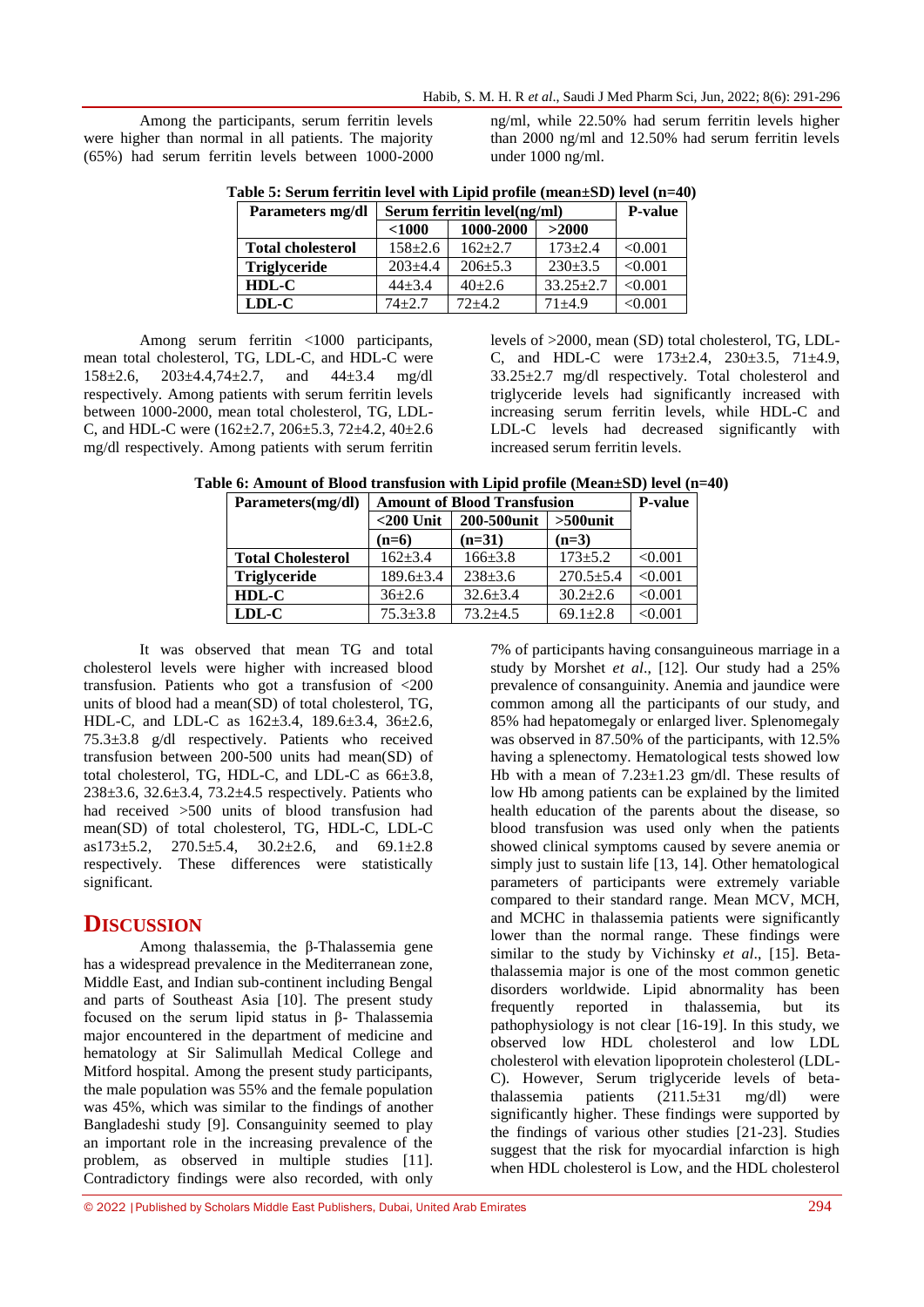levels of the present study thalassemia patients were significantly low [23]. In our study, we found that Triglyceride level was higher with a high level of serum ferritin (P-value  $< 0.01$ ) and with an increased amount of blood transfusion (P-value  $\langle 0.001 \rangle$ . We also observed low levels of LDL-C and HDL-C with high ferritin levels (P-value <0.001) and with an increased amount of blood transfusion (P-value  $\langle 0.001 \rangle$ ). Both values are statistically significant. But previously no study showed the relationship between TG, LDL-C, and HDL-C with serum ferritin level and amount of blood transfusion.

#### **Limitations of the Study**

The study was conducted in a single hospital with a small sample size. So, the results may not represent the whole community.

### **CONCLUSION**

Our study revealed that there was a significant difference in various lipid levels between patients with beta-thalassemia major and normal values which may help physicians to design the therapeutic module for the treatment of such patients.

### **RECOMMENDATIONS**

From this study, we may recommend that dietary modification is needed along with other modalities, regarding the proper management of patients with beta-thalassemia to prevent future cardiovascular risk. This study was done with small samples and for a short period of time. So it is recommended a further broad base multi-center study to validate these observations and explanation of this relationship as well as clarification of the exact mechanism and clinical consequences of lipid abnormalities in patients with beta-thalassemia.

**Funding:** No funding sources

**Conflict of interest:** None declared

**Ethical approval:** The study was approved by the Institutional Ethics Committee

#### **REFERENCES**

- 1. Eshragi, P., Tamaddoni, A., Zarifi, K., Mohammadhasani, A., & Aminzadeh, M. (2011). Thyroid function in major thalassemia patients: Is it related to height and chelation therapy?. *Caspian journal of internal medicine*, *2*(1), 189.
- 2. Higgs, D. R., Engel, J. D., & Stamatoyannopoulos, G. (2012). Thalassaemia. *The lancet*, 379(9813), 373-383.
- 3. Weatherall, D. J., & Clegg, J. B. (1999). Genetic disorders of hemoglobin. In Seminars in hematology, 36(4) Suppl 7, 24-37.
- 4. Uthman, E. D. (2010). Hemoglobinopathies and Thalassemia s[Online], available: http//web2.airmail.net/index.html accessed on 12 july, 2012
- 5. Ginsberg, H. N. (1994). Lipoprotein metabolism and its relationship to atherosclerosis. *Medical Clinics of North America*, *78*(1), 1-20.
- 6. Mentzer, W. C., & Kan, Y. W. (2001). Prospects for research in hematologic disorders: sickle cell disease and thalassemia. *JAMA*, *285*(5), 640-642.
- 7. Ricchi, P., Ammirabile, M., Spasiano, A., Costantini, S., Di Matola, T., Cinque, P., ... & Prossomariti, L. (2009). Hypocholesterolemia in adult patients with thalassemia: a link with the severity of genotype in thalassemia intermedia patients. *European journal of haematology*, *82*(3), 219-222.
- 8. Maioli, M., Pettinato, S., Cherchi, G. M., Giraudi, D., Pacifico, A., Pupita, G., & Tidore, M. G. (1989). Plasma lipids in beta-thalassemia minor. *Atherosclerosis*, *75*(2-3), 245-248.
- 9. Rahman, S. A., & Jamal, C. Y. (2002). Subjects and Methods. *Indian pediatrics*, 39, 574-577.
- 10. Oliveiri, N. F., & Weatherall, D. J. (1999). Thalassemia In: PediatricHematology. 2nd edn. Eds. Lilleyman, J. S., HannIm, Banchette, V. S. London. Churchill Livingstone, 2, 307-327.
- 11. Ohene-Frempong, K., & Schwartz, E. (1980). Clinical features of thalassemia. *Pediatric Clinics of North America*, *27*(2), 403-420.
- 12. Morshed, A. A., Islam, S., & Islam, A. (2012). Growth Status and Serum Zinc Level in Patients with Haemoglobin E-? Thalassemia. *Bangladesh Journal of Child Health*, *36*(2), 76-81.
- 13. Adaay, M. H., Al-Anzy, M. M., Al-Samarrai, A. M. H., Al-Tikriti, K. A., & Al-Samarrai, F. A. (2011). Some Observations on the Occurrence of β-Thalassemia in Mosul. *Iraqi J. Med. Sci*, *9*(3), 270- 274.
- 14. Al-Haj, F. F. (1992). Haemoglobinopathies in Mosul. MSc Thesis University of Mosul Iraq.
- 15. Vichinsky, E. P. (2005). Changing patterns of thalassemia worldwide. *Annals of the New York Academy of Sciences*, *1054*(1), 18-24.
- 16. SelimoĞlu, M. A., AydoĞdu, S., & YaĞci, R. V. (2002). Lipid parameters in childhood cirrhosis and chronic liver disease. *Pediatrics international*, *44*(4), 400-403.
- 17. Zannos-Mariolea, L., Papagregoriou-Theodoridou, M., Costantzas, N., & Matsaniotis, N. (1978). Relationship between tocopherols and serum lipid levels in children with β-thalassemia major. *The American journal of clinical nutrition*, *31*(2), 259- 263.
- 18. Calandra, S., Bertolini, S., Pes, G. M., Deiana, L., Tarugi, P., Pisciotta, L., ... & Maccarone, C. (2004, August). Β-thalassemia is a modifying factor of the clinical expression of familial hypercholesterolemia. In *Seminars in vascular medicine* (Vol. 4, No. 03, pp. 271-278).

<sup>© 2022</sup> |Published by Scholars Middle East Publishers, Dubai, United Arab Emirates 295